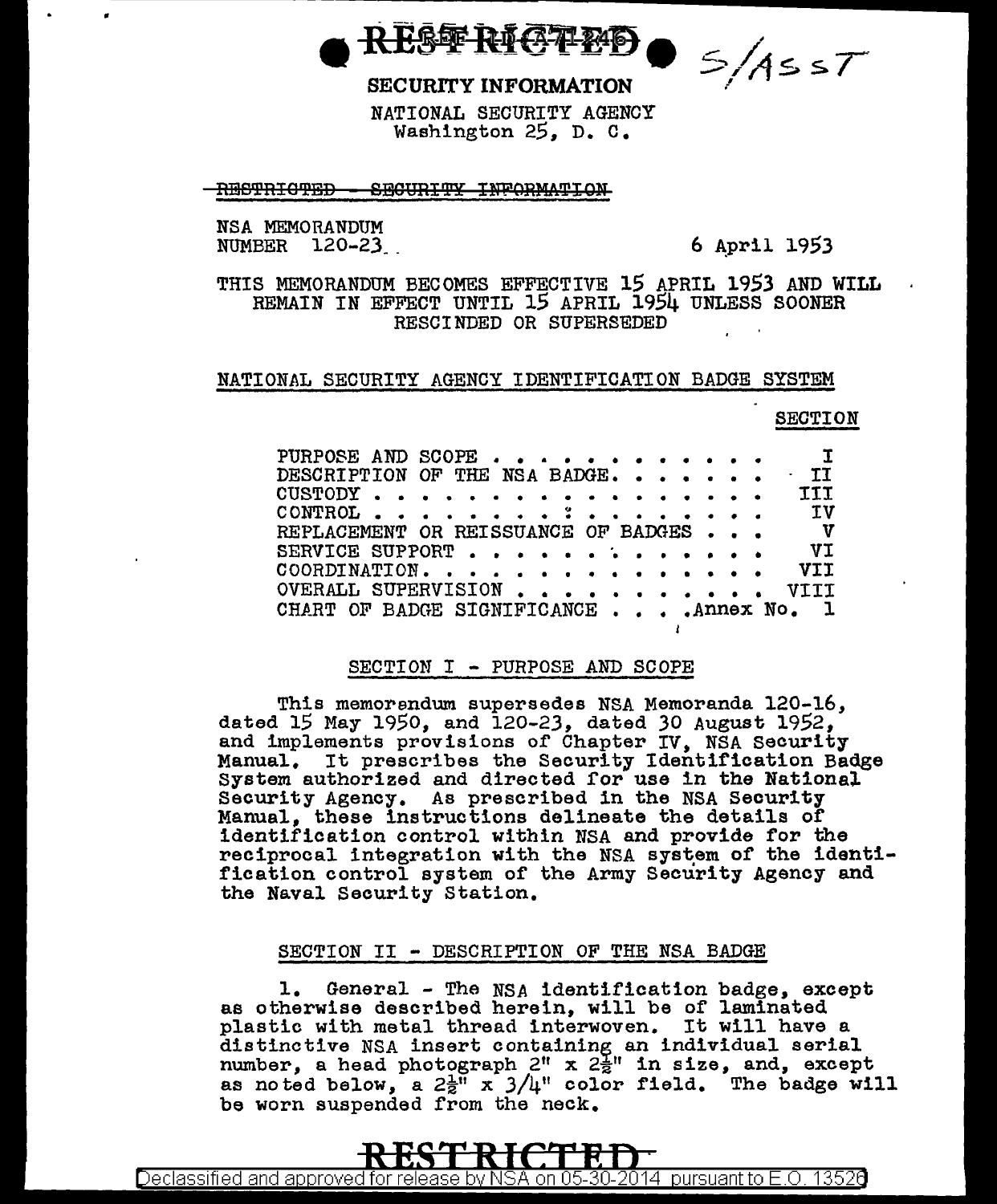rtEt>'f~!~'fEf' IJI!i6Wt!f ~~~mfA¥iJh 712 4 6

NSA MEMORANDUM NUMBER 120-23 6 April 1953

9

2. Design - In each NfA badge, the color field will generally represent the staff division or office to which the wearer is assigned. To indicate assignment. a number code in accordance with organizational segment desig-<br>nations will be superimposed on the color jeld. A nations will be superimposed on the color field. diagonal white bar through a dark color field, or a diagonal blue bar through a light color field indicates interim clearance status. NSA photo badges will include in the photo the name of the individual concerned, and on the reverse side, his signature, countersigned by the Chidf. Physical Security Branch. The reverse side will also contain a return address in case of loss, and referenc's to applicable punitive laws and statutes governing unauthorized use.

3. Types - There will be four general types of NSA Badges as follows:

- a. Cleared (or interim-cleared) photo badge.
- b. Uncleared photo badge.
- c. Cleared (or interim-cleared) non-photo badge.
- d. Uncleared non-photo badge.

4. Classification and authorized use. The NSA badge is unclassified. However, its display, except as noted below, is authorized only for purposes of entry and exit to and from NSA spaces and while present within NEA spaces. In an emergency the badge may be used by civilian employees for personal identification; it will not be so used by military personnel. The badge will not be displayed outside the NfA installation except as thus specifically provided.

 $5.$  Detailed description as to type and access to space and classified matter authorizod:

- a. General
	- (1) The cleared badge indicates final clearance and authorizes access to, or indoctrination for, all NSA spaces, classified matter, and processes on a "need to know" basis.
	- $(2)$  The interim cleared badge indicates interim-clearance and authorizes

- 2 -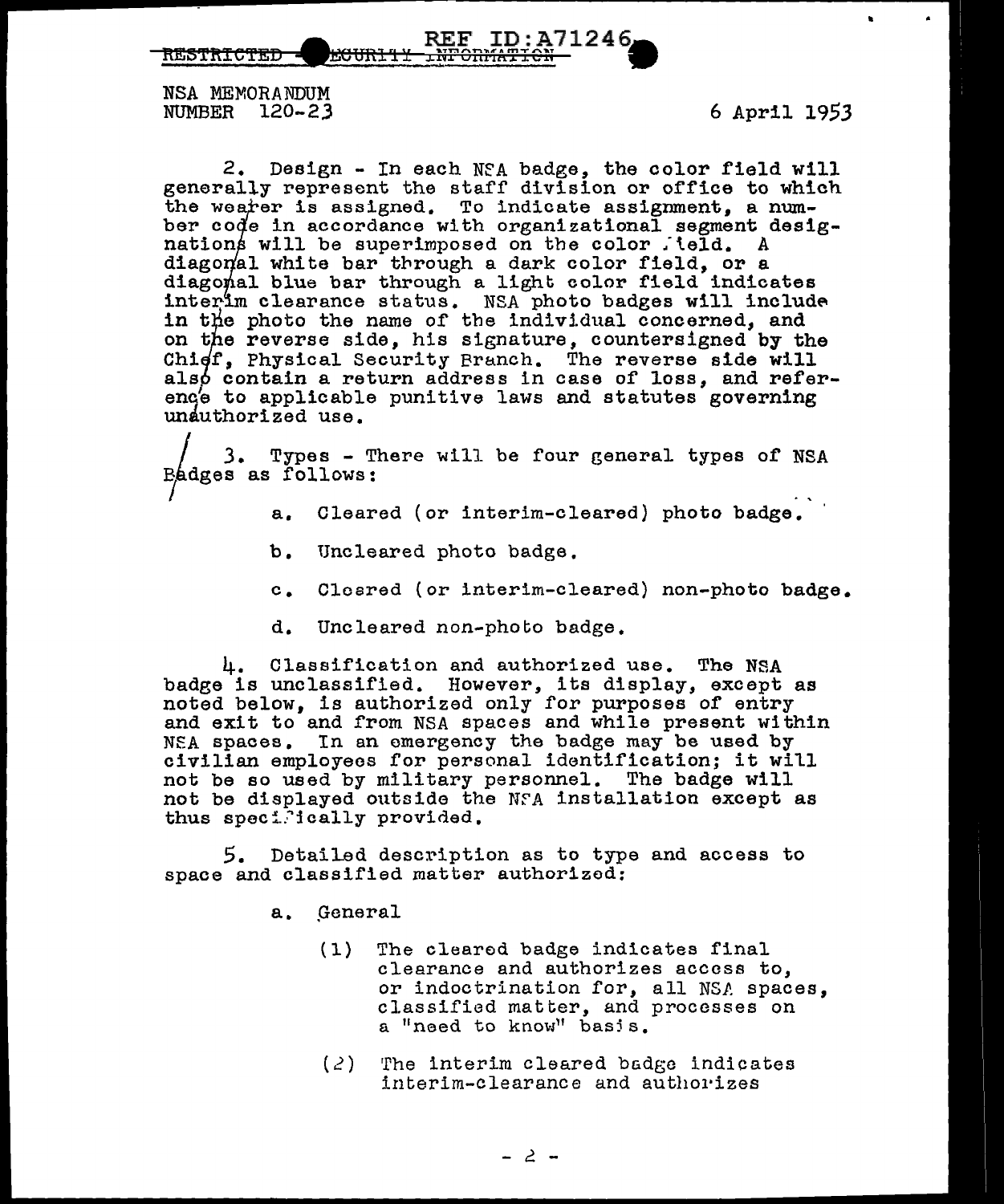

Nf A MEMORANDUM NUMBER 120-23

6 April 1953

access to all NFA spaces, classified matter, and processes on a "need to know" baala with the exception of' such spaces, matter, and processes whose sensitivity, in the opinion of the staff division or office chie£ concerned, is such that access thereto may be granted only to personnel whose clearance status is final.

- (3) The uncleared badge, both photo and non-photo, indicates no NSA clearance and authorizes access only to uncleared areas, except when an operational or administrative need exists<br>and an escort and other necessary control against access to classified information are provided. In no case, escorted or unescorted, shall an individual wearing an uncleared badge be granted access to, or entry into, an Exclusion Area.
- b. Cleared (Interim-Cleared) Photo Badges.
	- (1) Green Field: Authorizes access to all NSA spaces, processes and meterial. This badge is limited to the Director, Vice Director, Executive Deputy Director (Chief of Staff), Deputy Chief of<br>Staff/Plans and Operations, Deputy Chief of Staff/Administration, Deputy Director/Research and Development, Special Assistant, Comptroller and Inspector.
	- (2) Purple Field: Indicates directorate,  $\overline{\text{coordination}}$  staff, special staff, and NSA School staff assignment. It authorizes normal access to any of the sdministrative segments of the directorate, coordinating staff, special staff, offices, and the NSA School. Access to other segments and information may be granted on a "need to know" basis.
	- (3) Tan Field: Indicates assignment to the Office of the Assistant Director, Production (to include selected key personnel within each Office and Staff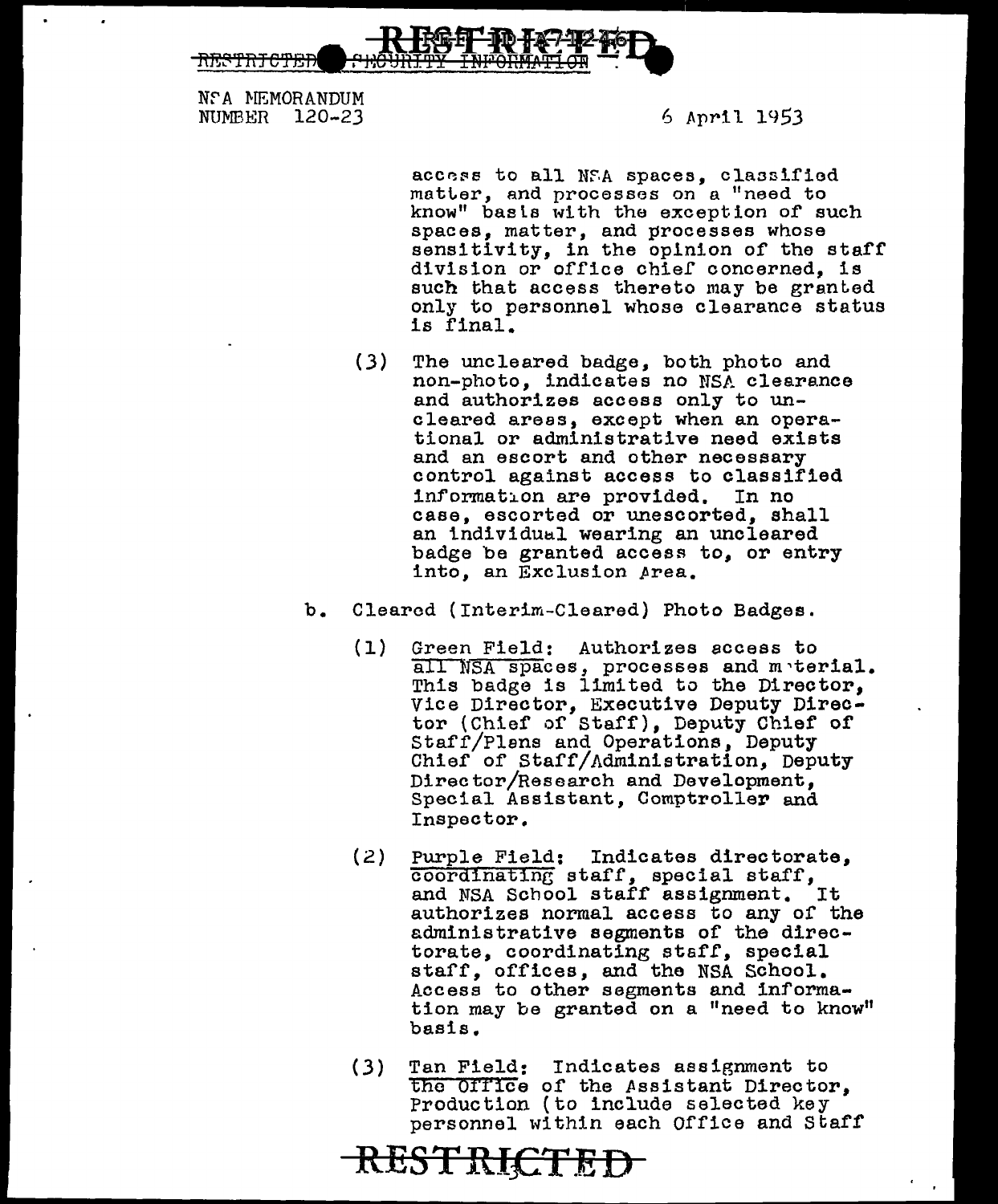תסח*ות ד*סחופים

NSA MEMORANDUM **NUMBER** 120-23

6 April 1953

group). It authorizes normal access to all spaces and classified matter in the Office of Production. Access to other segments and information may be granted on a "need to know" basis.

- $(4)$ Yellow Field: Indicates assignment to the Offices of Production. It authorizes normal access to assigned spaces only and to classified matter contained therein. Access to other segments and information may be granted on a "need to know" basis.
- Blue Field: (Less Deputy Director/  $(5)$ Research and Development) Indicates assignment to the Office of the Assistant Director, Research and Development. It authorizes normal access to assigned spaces only and to classified matter contained therein. Access to other segments and information may be granted on a "need to know" basis.
- $(6)$ Red Field: Indicates assignment to the Office of Communications Security. It authorizes normal access to assigned spaces only and to classified matter contained therein. Access to other segments and information may be granted on a "need to know" basis.
- $(7)$ Orange Field: Indicates selected cleared non-MSA personnel of the consumer departments and agencies. official couriers, and such other non-NSA cleared personnel as may be designated by the Director. It permits normal access to authorized spaces only and to classified matter contained therein. Access to other segments and information may be granted on a "need to know" basis. Normally a two digit code number outside the NSA organizational code system will be imposed on the color field. For couriers and personnel attending conferences, the words COURTER and CON-FERENCE WILL be used respectively In place of the code number.

**RESTRICTED**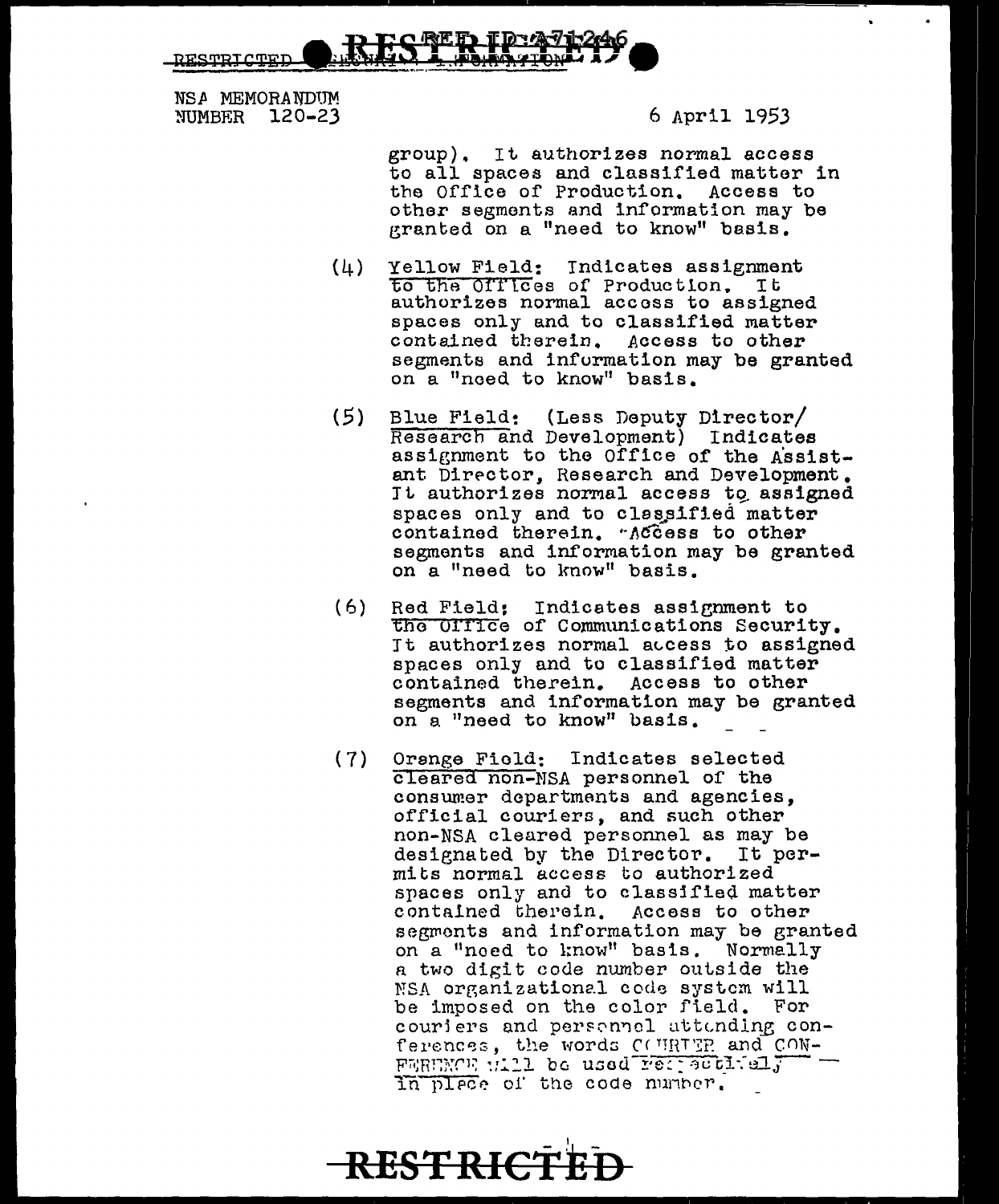RESTRIGTED

NSA MEMORANDUM<br>NUMRER 120-23 6 April 1953

- $(8)$  Exceptions:
	- (a) Clenred personnol of tho Security Branch, Naval Communications Division, working in  $NSA$  spaces at  $\cdot$ Arlington Hall Station will be issued a photo badge with a yellow color field and the num-' erals 202 inscribed therein. It authorizes normal access to assigned spaces only and classified matter contained therein. Access to other segments and information may be granted  $\gamma$  a "need to know" basis.
	- (b) Cleared ASA, CSA and AFSS person-<br>nel on temporary duty with NSA will be issued a photo badge of appropriate color field with the abbreviation "TDY" imposed on the color field. It will authorize normal access to assigned spaces only and classified matter con-<br>tained therein. Access to other tained therein. segments and information may be granted on a "need to know" basis.
- o. Uncleared Photo Badges.
	- (1) School Badge: An all orange fnsert with filagree design indicates no clearance, and assignment to the NSA School. The words NSA School, in black letters will be printed on the<br>lower portion of the badge. This lower portion of the badge. brdge authorizes admission to the NSA School only. It does not authorize admission to Arlington Hall Station nor to the Naval Security Station. N\$A School badge wearers will be processed as uncleared visitors at both stations.
	- (2) Duty Uncleared Badge: A basic NSA Badge insert with no color rield or other distinctive feature indicates uncleared personnel who are assigned for temporary duty to uncleared NSA spaces within Arllneton Hall Station and the Naval Security Station. It authorizes entry into either station for direct transit from the gate to  $R$ *EST* RICTED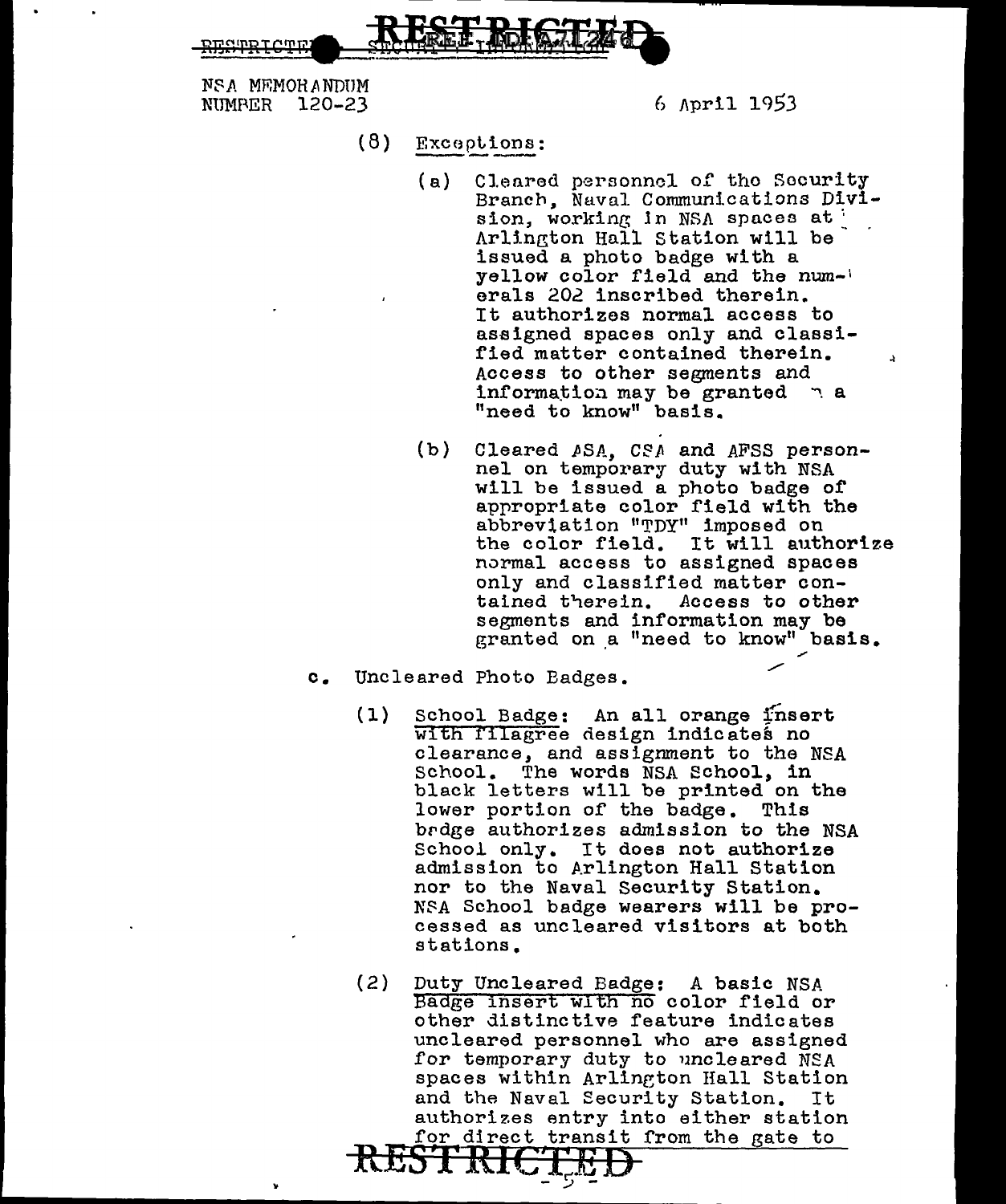RESTRICTED SECURITY INFORMATION

NSA MEMORANDUM NUMBER 120- *23* 6 April 1953

place of duty, and to and from rest rooms, and cafeteria without escort, provided transit thru cleared spaces is not required. An NSA escort is required in all other cases. This badge will contain the word "Uncleared", in large letters, on the lower portion of the badge. Its issue will be held to a minimum.

- d. Cleared (Interim-Cleared) Non-Photo Badges.
	- (1) Privileged Visitor: A basic NSA badge insert with no color field, but with two-inch solid black letters "PV'' placed in the photo space of the insert. This badge may be authorized for visitors whose service or other type clearance has been certified by the Chief, Security Division, a1d appropriate indoctrination, if any, administered, and for such other persons as the Director may designate. Those visitors whose clearance has been certified for access to NCA spaces and classified matter and who have received indoctrination do not require an escort. For all others an escort shall be re-<br>quired.
	- (2) One-Day Badges: Appropriate non-photo, badges will be issued in accordance with existing instructions (See Section V) to employees who lose or forget their badges and to cleared personnel awaiting their cleared photo badges. The type of color field issued and code imposed thereon will be that specified for the regular badge of the individual concerned. In the photo space, in large black letters, the words "One-Day Badge" will be printed.
- e. Uncleared Non-Photo Badge.
	- (1) NS/ School Non-Photo Padge: An orange Insert with fillagree design and the words "HSA Feheol" in black letters, printed on the lower portion. The badge indicates that the uparer is

**RESTRI€TED**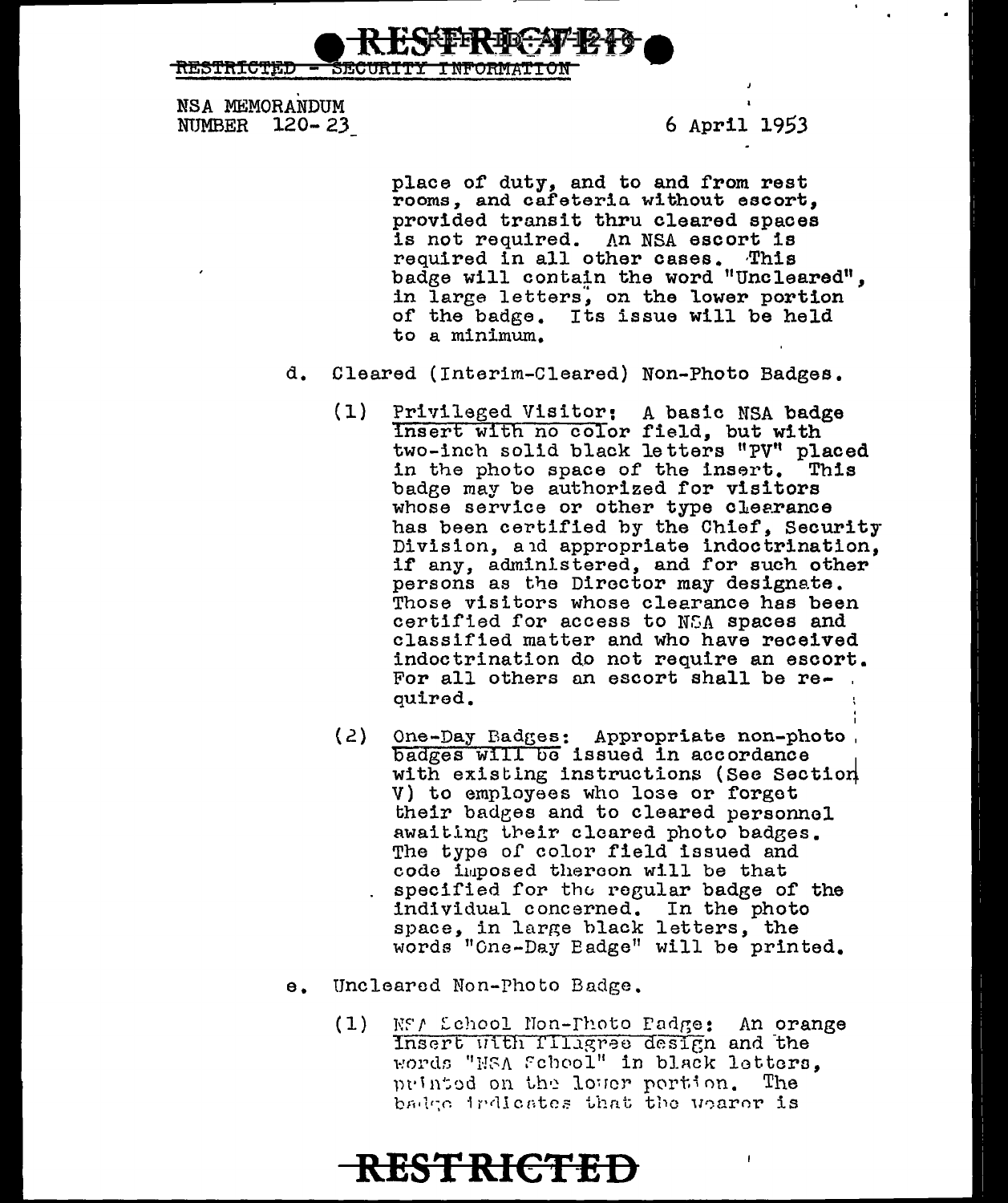

NSA MEMORANDUM NUMPER 120-23 6 April 1953

% 6 April 19<br>uncleared, has entered on duty at tho NSA School, and is awaiting his permanent NSA School photo badge. It will allow access to the NSA School only.

(2) Visitor Badge: A basic NSA badge Insert (no photo space) with the words "Visitor" and "Must Have Escort" printed thereon. The "Visitor" badge will be issued to authorized unclearbd  $\sqrt{n}$ isitors, to authorized visitors / whose clearance status is less than cryptographic, and to authorized visitors whose clearance status has not been determined. This badge will also be issued to authorized truck drivers, vendors, off-station repairmen, and to wearers of uncleared badges (photo or non-photo) who "lose" or "forget" their badges. (See Section V for Lost or Forgotten badge procedure.)

### SECTION III - CUSTODY

Persons employed by NSA or assigned to duty with NSA, and personnel of associated activities, whose official duties require continuing or frequent access to NSA spaces, may retain custody of their respective NSA badges during all times of such employment or duty except for periods of absence in excess of thirty (30) days. In the event of' such absence, the badge shall be surrendered to the Chier, Physical Security Branch, at one of the following points:

a. Naval Security Station - Badge Room, Bldg. 17. Room B-07.

b. Arlington Hall Station - Security Office. Room 1036, "B" Bldg., or Room  $1044$ , "A" Bldg.

c. NSA School - Gatehouse

## SECTION IV - CONTROL

1. The manufacture, issue, and control of NSA identification badges is the responsibility of the Chief, Security Division.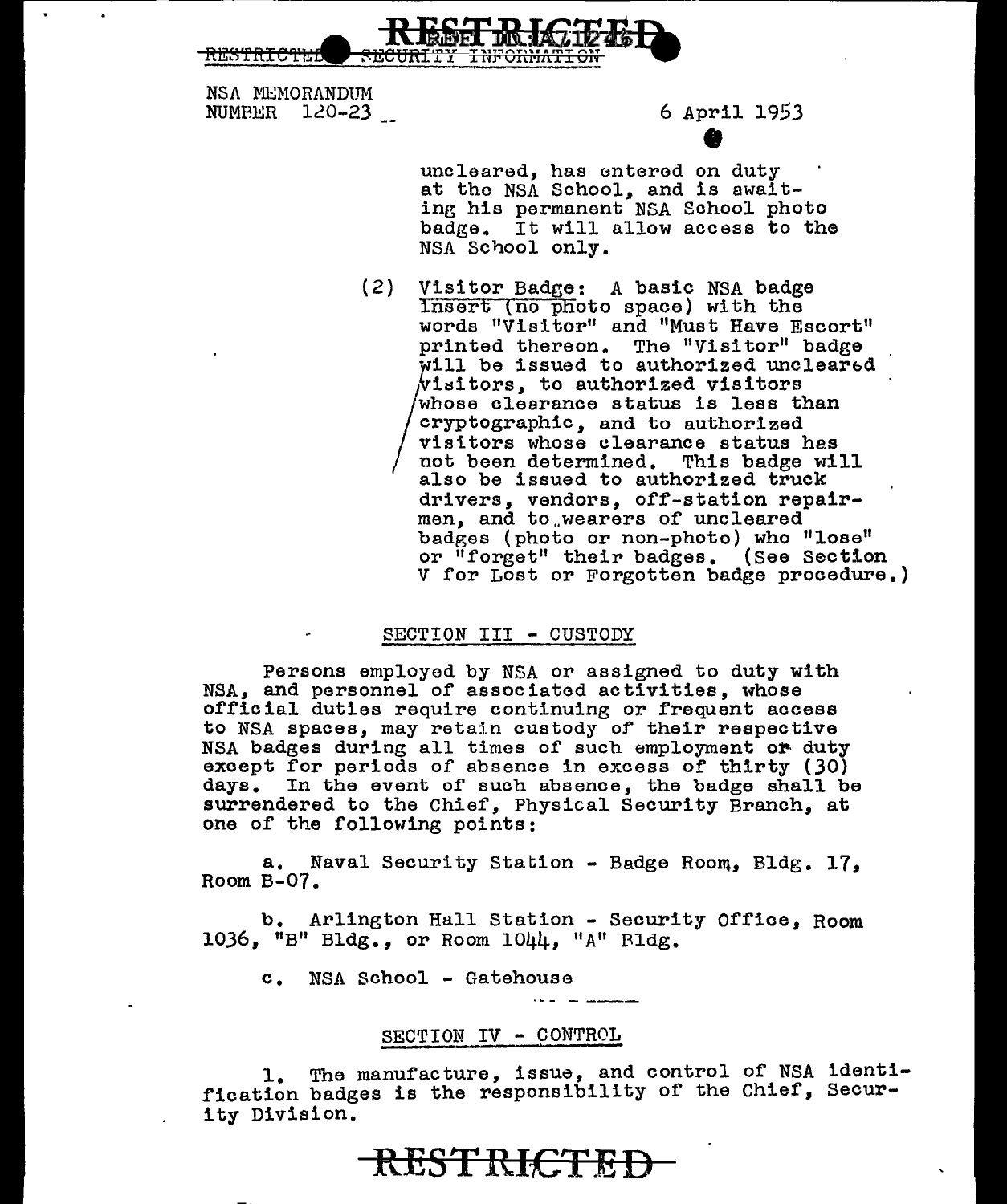

NSA MEMORANDUM<br>NUMBER 120-23

6 April 1953

2. All cleared (interim-cleared) personnel are<br>limited to the operational areas and classified matter indicated by the badges they wear. It is the responsi- $\mathbf{I}$ bility of the NSA official in charge of an activity to determine whether or not an operational need exists for an individual wearing one type of cleared badge to have access to spaces and classified matter not normally accessible to him.

3. Access of uncleared personnel to NSA spaces is limited to UNRESTRICTED areas, to include restrooms and cafeterias. Uncleared personnel will be admitted to other NSA spaces only under escort and then, only when an operational or administrative need for such admission has been determined by competent authority.

4. All NSA non-photo badges (cleared or uncleared), except specifically designated conference badges, will be turned in by the wearers upon departure from the respective stations. At the Naval Security Station they will be turned in at the gate-house. At Arlington Hall Station badges issued to NSA employees will be turned in at whichever gate is used for departure. Badges issued to visitors will always be turned in at the main gate (Arlington Boulevard) upon departure of the visitor. At the NSA School badges will be turned in at the gatehouse.

#### SECTION V - REPLACEMENT OR REISSUANCE OF BADGES

1. Badges will be replaced or reissued for the following reasons: When they are broken or mutilated, when transfers are effected which require changes in color field and/or numerical designator, or when badges are lost and not recovered within a period of ten days or more.

2. The responsibility for reporting lost badges and for requesting replacement of mutilated badges rests with the individual and will be accomplished by means of NSA Form No. 858.

3. The responslbility for requesting replacement of badges because of reassignment rests with the Chief of the branch to which the individual is being reassigned. 1t will be accomplished by means of NSA Form No. 858.

4. In the case of a lost badge, until such time as it is recovered or a period of ten (10) days has elapsed

**RESTRICTED**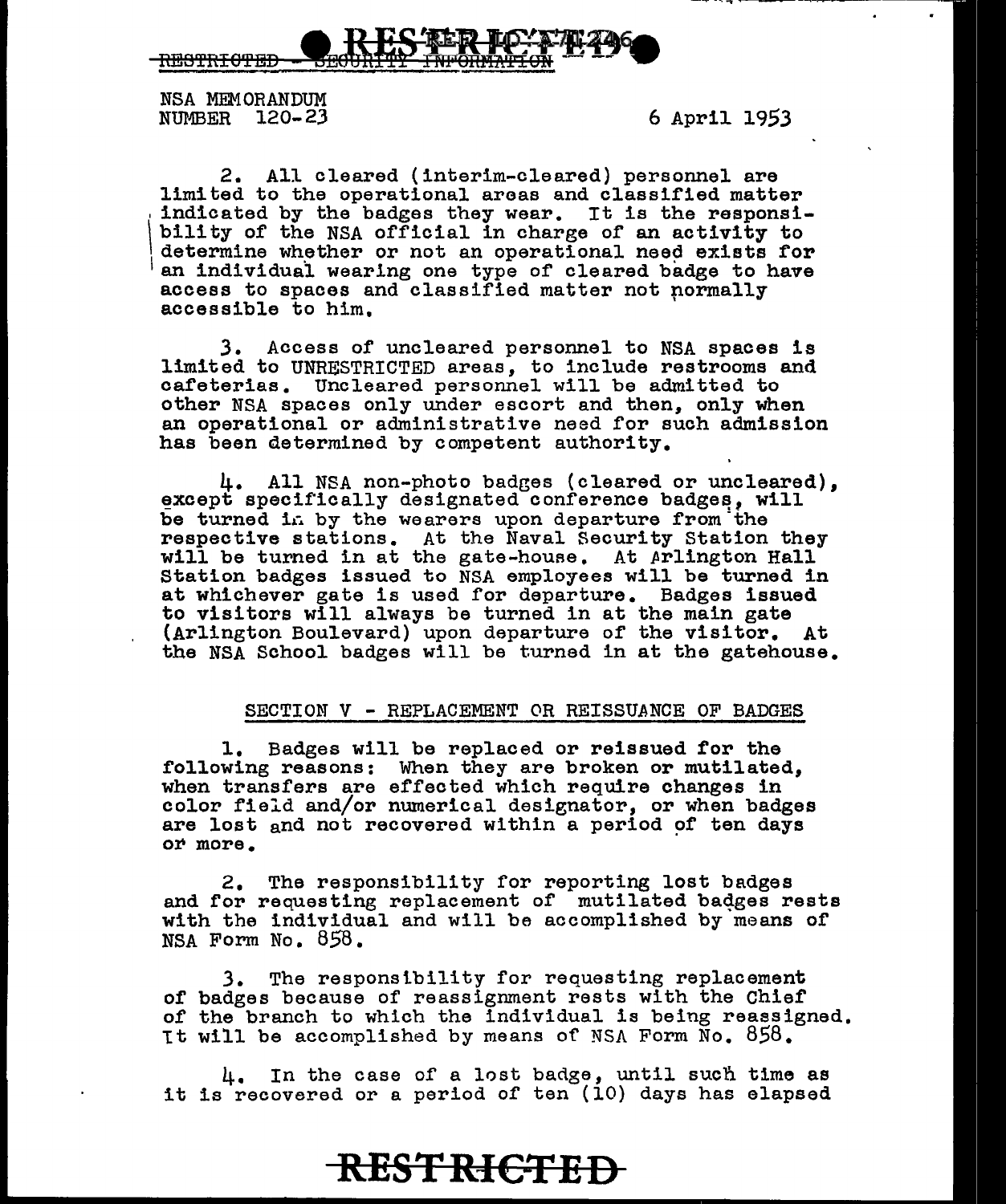

NSA MEMORANDUM NUMBER 120-23 6 April 1953

following the date of loss, the individual concerned will be issued a "One-Day" badge. This badge is issued while be issued a one fay badge. This sadge is form ca tion.

S. Requests for replacement of lost badges will be accompanied by a written statement setting forth the circumstances surrounding the loss. The statement will circumstances surrounding the loss. include the following information:

a. Estimate of where lost, date and time.

b. Circumstances surrounding loss, i.e. - stolen, destroyed dropped in an.inaccessible place, unknown, etc.

c. Efforts made to recover.

6. An individual who forgets his badge will be issued a "One-Day" badge to be worn throughout the day and turned in upon leaving. Personal identification is required for the issuance of this badge.

## SECTION VI - SERVICE SUPPORT

**RESTRICTED** 

1. Army - Wearers of the Arlington Hall Station badges will be granted entrance to the NSA School, the Naval Security Station and Arlington Hall Station for admittance to NSA spaces and access to classified matter as follows:

a. Cleared Badges

- $(1)$ Gold Ladge - Photo or Non-photo. Issued only to cleared individuals whose duties require constant access to  $NSA /$  spaces without escort, authority for ,access to spaces and classified matter being granted on the basis of operational need.
- (2) Salmon Badge Photo or non-photo. Issued Salmon Badge - Photo or non-photo. Issued<br>
only to cleared individuals whose duties require limited access to operational areas. Wearers of salmon Arlington Hall Station badges will be allowed access to NSA spaces without escort, authority for access to spaces and class,ified matter being granted on the basis of operational need.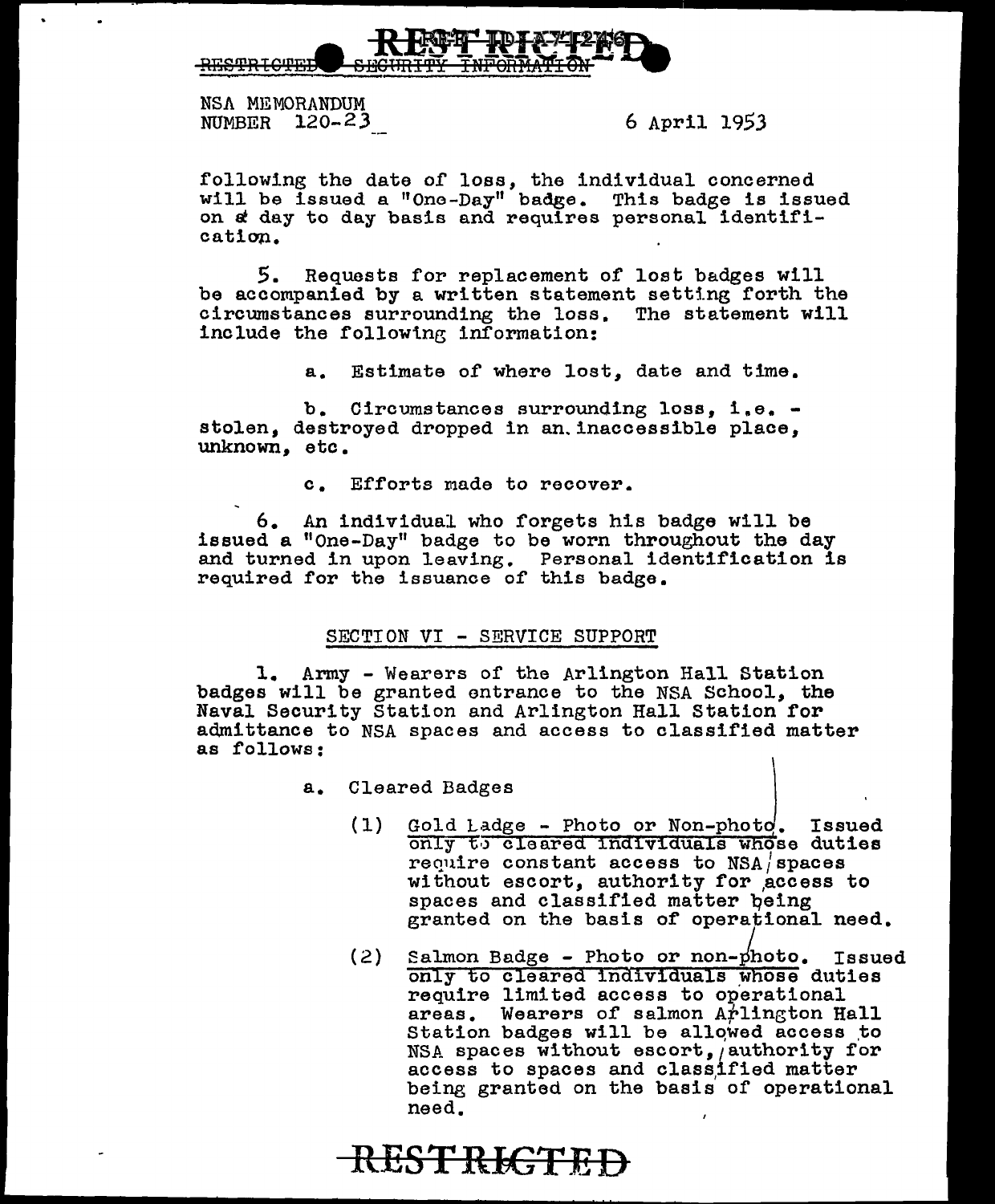RESTRICTION RESERVED TO 246

NSA MEMORANDUM NUMBER 120-23 6 April 1953

•

- (3) Russett Badge Photo or non-photo.<br>Issued only to specifically designated cleared custodial, maintenance, and post personnel who require a clearance because of their unavoidable proximity to classified matter in the performance of assigned duties. Access to NSA Spaces at Arlington Hall Station is granted to wearers of this type badge bnly on the basis of need to enter to perform assigned duties. Escort not reauired in restricted or secure areas. Escort always required in Exclusion Areas. Wearers of the Russett badge may not act as escorts in operational areas.
- b. Uncleared Badges:
	- (1) Cherry Badge Photo or non-photo. Issued to uncleared personnel who do not normally require access to operational areas in the performance of assigned duties. Authorizes entry to the outer compounds of Arlington Hall Station and the Naval Security Station without escort. An escort must be provided and necessary security precautlons taken when it is necessary for a wearer of a cherry badge to enter NRA operational areas.

2. Navy - Wearers of Naval Security Station and Security Branch, Naval Communications Division badges will be granted entrance to the NSA School, to Arlington Hall Station, and the Naval Security Station for admittance to NFA spaces and access to classified matter as follows:

- a. Cleared Badges:
	- (1) Naval Security Station. Blue insert with black letters, "NavSecSta" inscribed on the lower portion. Wearers of this badge will be allowed access to NFA spaces without escort, suthority for access to spaces and classified matter being granted on the basis of operational need.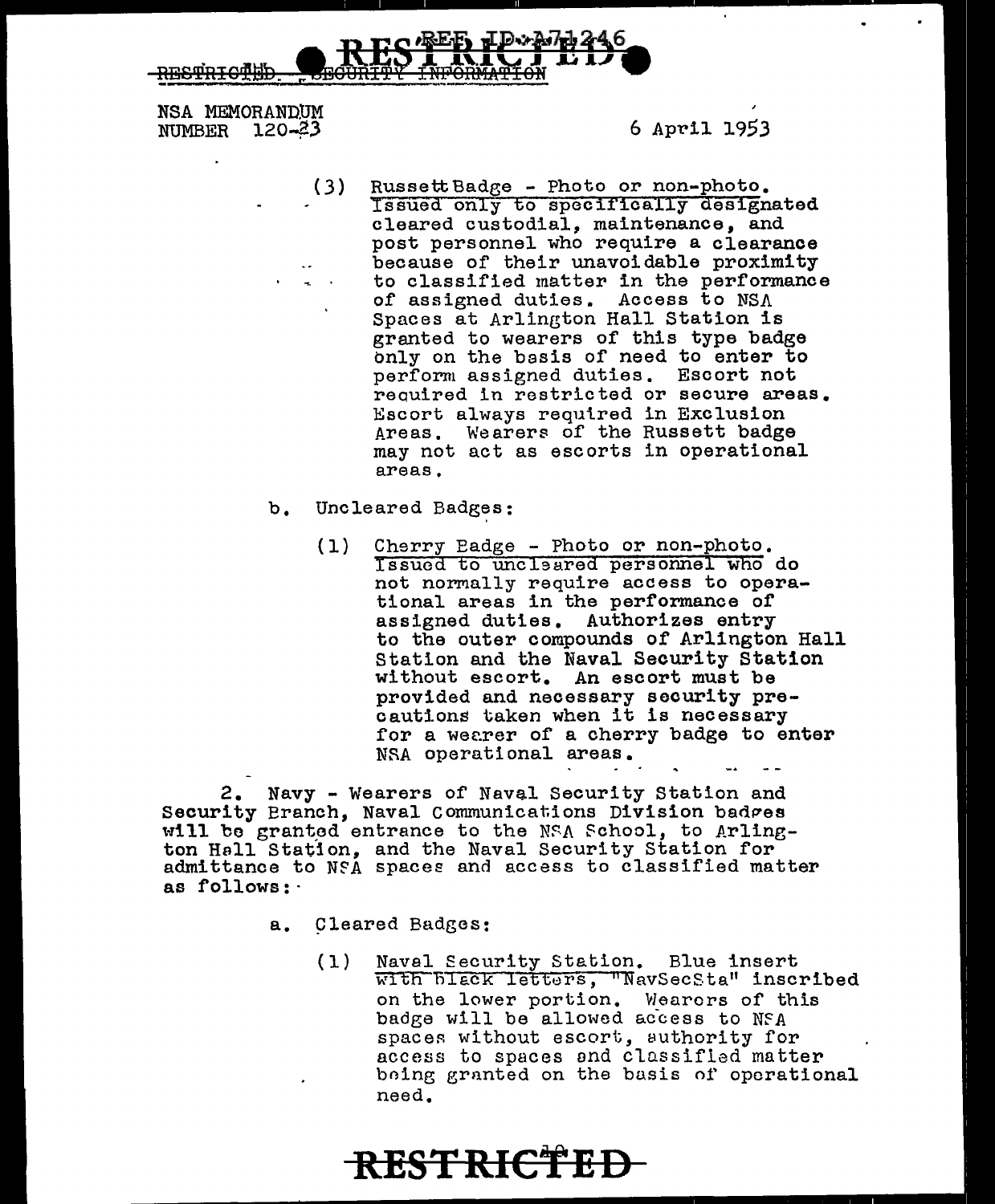**S PREEL TO TAX** 

RESTRICTED - SECURTTY INFORMATION

NSA MEPIORANDUM **NUMPER 120-23** 

6 April 1953

- $(2)$  Security Branch, Naval Communication Division. Blue insert with<br>black numerals, 0P-202, inscribed on the lower portion. Wearers of this badge will be allowed access to NSA spaces, without escort. authority for access to spaces and classified matter being granted on the basis of operational need.
- b. Uncleared Badge:
	- Naval Security Station. Plack<br>Insert with abbr wiation TEMP, in  $(1)$ black letters, inscribed on the lower portion. Authorizes access to the Naval Security Station and the outer compound at Arlington Hall Station without an escort. Entry to the NFA School is authorized. Entry to NSA operational areas not authorized without escort.
	- $(2)$ Security Branch, Naval Communica-<br>tions Division. Black insert with the abbreviation TEMP, in black letters, inscribed on the lower portion. Authorizes access to the Naval Security Station and the outer compound at Arlington Hall Station without an escort. Entry to the NSA School is authorized. Entry to NSA operational areas not authorized witnout escort.

### SECTION VII - COORDINATION

The Chief. Army Security Agency and the Commanding Officer, Naval Security Station concur in the provisions of this memorandum.

 $-11 -$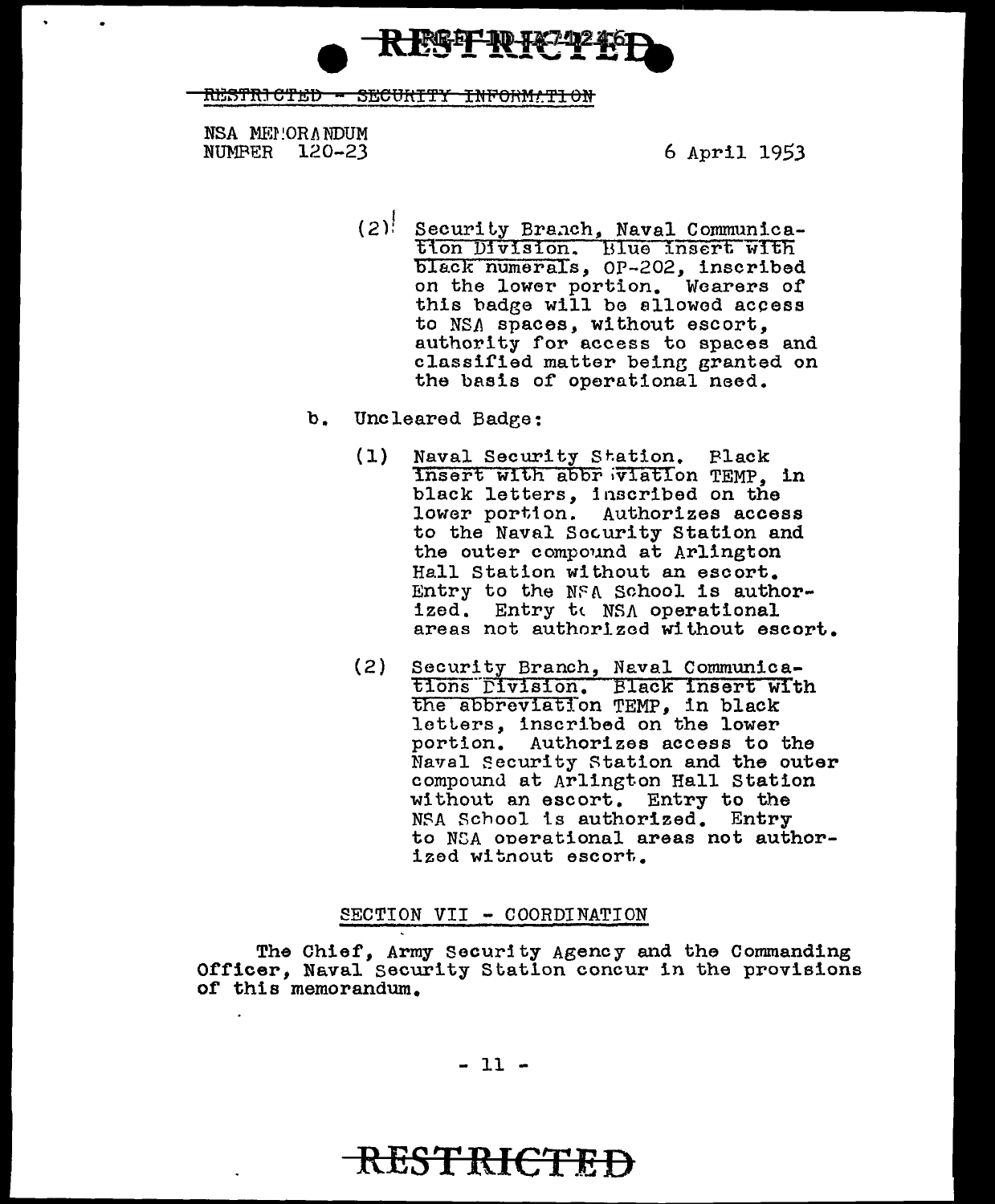**RESTRICTED SEGURITY** <del>INFORMATION</del>

NSA MEMORANDUM **NUMBER** 120-23

6 April 1953

 $\mathbf{I}$ 

## SECTION VIII - OVERALL SUPERVISION

 $\bar{\mathbf{r}}$ 

Chief, Security Division is assigned the responsi-<br>bility for the Staff supervision for the provisions of this<br>Memorandum.

BY COMMAND OF LIEUTENANT GENERAL CANINE:

ALFFED R. MARCY Colonel, US Army<br>Chief of Staff

OFFICIAL:

GEO. E CAMPBE

Colónel, AGC Adjutant General

DISTRIBUTION III

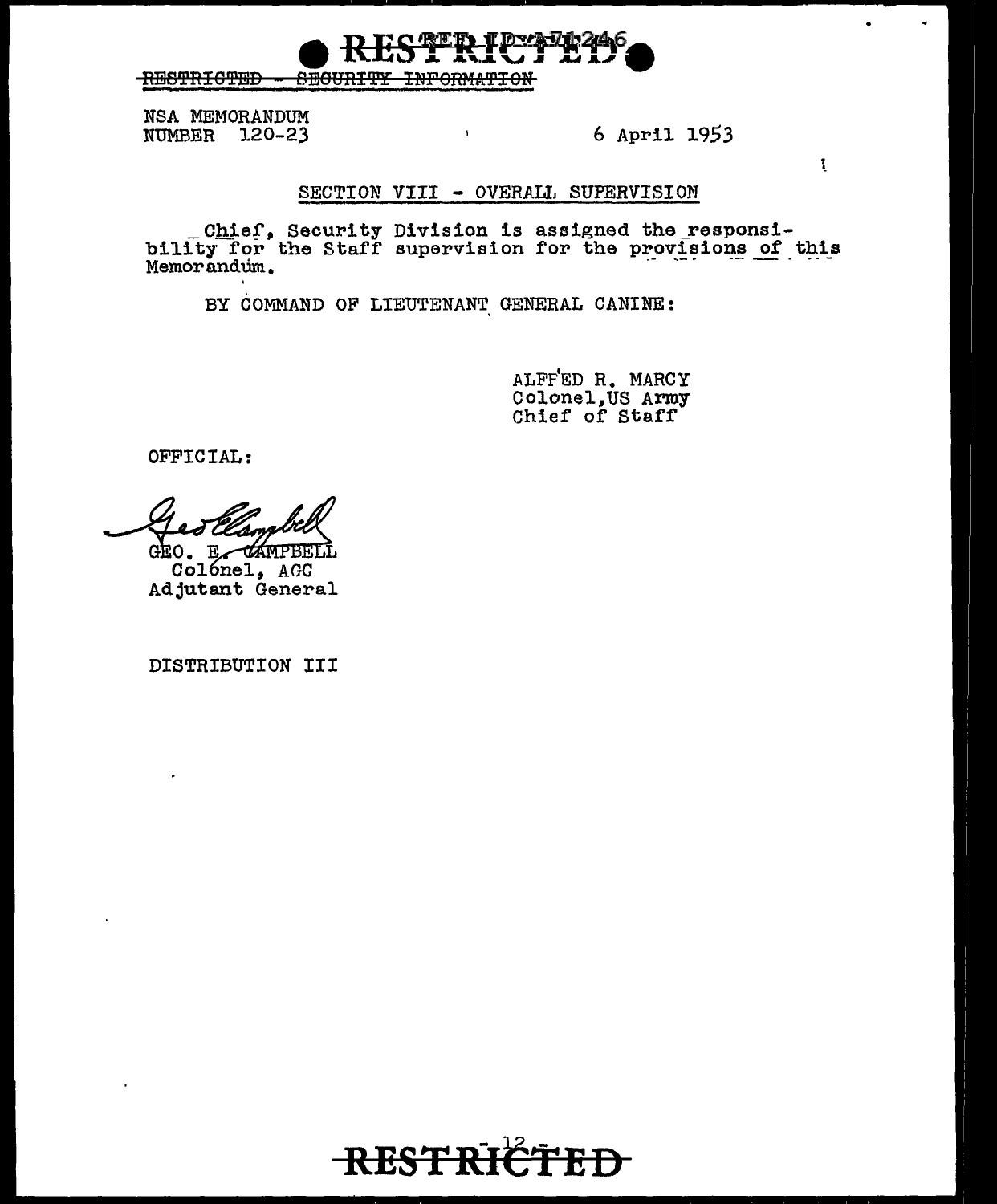## REF ID:A71246

 $\ddot{\phantom{a}}$ 

 $\hat{\mathbf{r}}$ 

÷

|         |                                    |                                                                                                                                                                                                                                                                                          | RESTRICTED - SECURITY INFORMATION |                     |                           |                                                       |                             |             |                                                 |                             |                      |  |
|---------|------------------------------------|------------------------------------------------------------------------------------------------------------------------------------------------------------------------------------------------------------------------------------------------------------------------------------------|-----------------------------------|---------------------|---------------------------|-------------------------------------------------------|-----------------------------|-------------|-------------------------------------------------|-----------------------------|----------------------|--|
|         | COLOR FIELD                        | TO WHOM ISSUED<br>÷                                                                                                                                                                                                                                                                      |                                   | <b>AHS</b><br>ADMIN | <b>AHS</b><br><b>OPNS</b> | <b>ESCORT REQUIRED</b><br><b>NAV</b><br><b>SECSTA</b> | <b>NSA</b><br><b>SCHOOL</b> | <b>AIIS</b> | MAY ACT AS ESCORT<br><b>OPNS</b><br><b>AREA</b> | <b>NAV</b><br><b>SECSTA</b> | <b>NSA</b><br>SCHOOL |  |
|         | NSA IDENTIFICATION<br><b>BADGE</b> |                                                                                                                                                                                                                                                                                          |                                   |                     |                           |                                                       |                             |             |                                                 |                             |                      |  |
| ESTHEET | Green Field - Photo                | Director<br><b>Vice Director</b><br><b>Executive Deputy Director (Chief of</b><br>Staff)<br>Deputy Chief of Staff/Plans and<br><b>Operations</b><br>Deputy Chief of Staff/Administration<br>Deputy Director/Research and<br>Development<br>Special Assistant<br>Comptroller<br>Inspector |                                   | NO                  | N <sub>O</sub>            | <b>NO</b>                                             | <b>NO</b>                   | <b>YES</b>  | <b>TES</b>                                      | TES                         | YKS                  |  |
|         | <b>Purple Field - Photo</b>        | Directorate<br>Coordinating Staff<br>Special Staff<br>NSA School Staff                                                                                                                                                                                                                   |                                   | <b>NO</b>           | <b>NO</b>                 | <b>NO</b>                                             | <b>NO</b>                   | <b>TES</b>  | <b>YES</b>                                      | <b>YES</b>                  | <b>YES</b>           |  |
|         | Tan Field - Photo                  | Indicates assignment to the Office of<br>the Assistant Director, Production<br>(to include selected key personnel<br>within each Office and Staff group.)                                                                                                                                |                                   | <b>NO</b>           | $\cdot$ NO                | NO                                                    | NO <sub>1</sub>             | <b>YES</b>  | <b>YES</b>                                      | <b>TES</b>                  | <b>TES</b>           |  |
|         | Yellow Field - Photo               | Indicates assignment to the Offices<br>of Production.                                                                                                                                                                                                                                    |                                   | NO                  | <b>NO</b>                 | NO                                                    | NO.                         | <b>YES</b>  | <b>YES</b>                                      | <b>YES</b>                  | YES                  |  |
|         | <b>Blue Field - Photo</b>          | (Less Deputy Director/Research and<br>Development) Indicates assignment to<br>the Office of the Assistant Director,<br><b>Research and Development</b>                                                                                                                                   | -14                               |                     |                           |                                                       |                             |             | NSA Memo 120-23                                 |                             |                      |  |
|         |                                    |                                                                                                                                                                                                                                                                                          | <b>GADTAMA</b>                    |                     | SEGURITY INFORMATION      |                                                       |                             |             | Annex No. 1 6 Apr 53                            |                             |                      |  |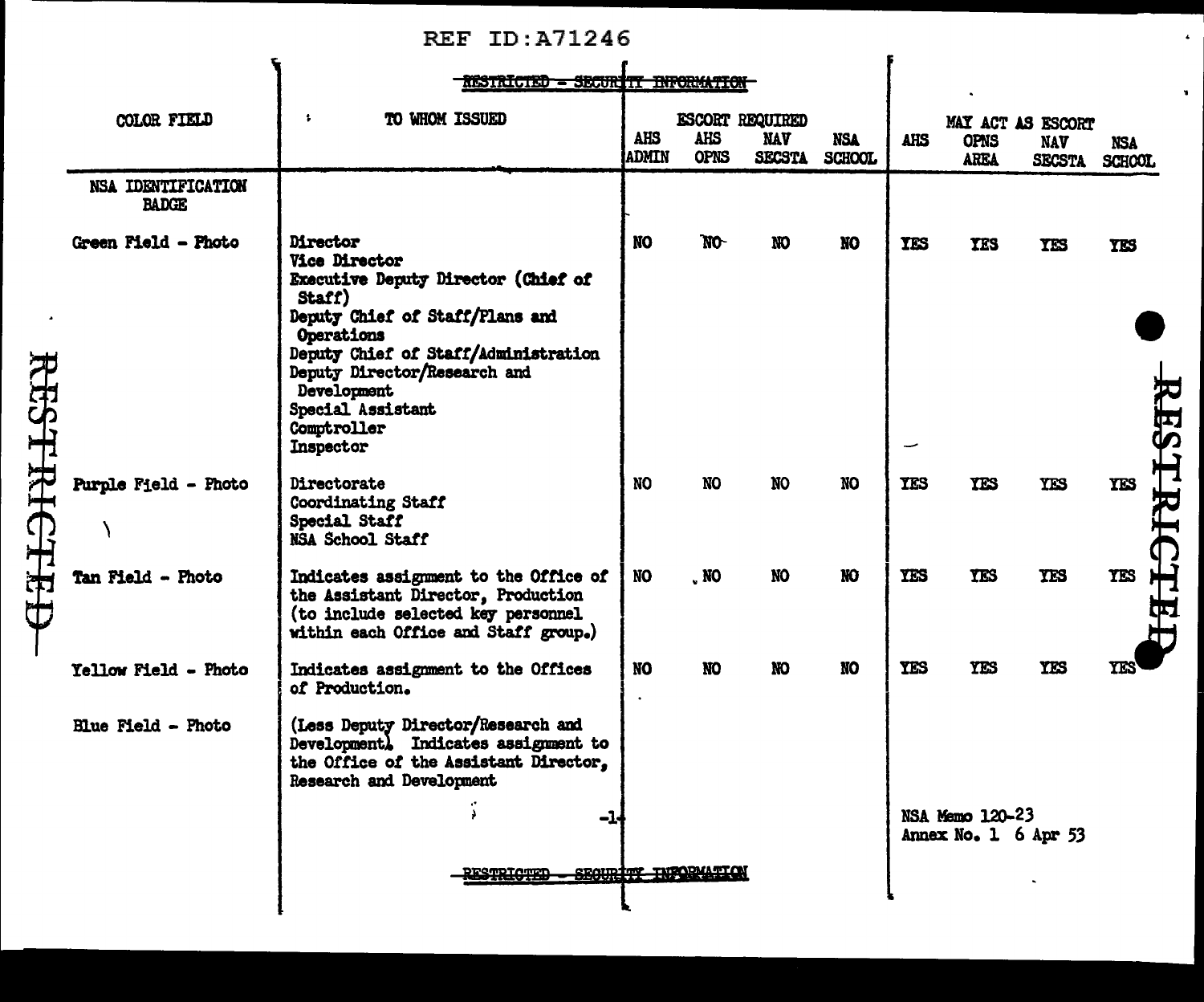| <b>REF ID: A71246</b>                                                                                                           |                                                                                                                                                                                                      |              |                           |                             |                                                                         |            |                     |                 |                                         |                                    |
|---------------------------------------------------------------------------------------------------------------------------------|------------------------------------------------------------------------------------------------------------------------------------------------------------------------------------------------------|--------------|---------------------------|-----------------------------|-------------------------------------------------------------------------|------------|---------------------|-----------------|-----------------------------------------|------------------------------------|
| RESTRICTED - SECURITY INFORMATION                                                                                               |                                                                                                                                                                                                      |              |                           |                             |                                                                         |            |                     |                 |                                         |                                    |
| COLOR FIELD                                                                                                                     | TO WHOM ISSUED                                                                                                                                                                                       | AHS<br>ADMIN | <b>AHS</b><br><b>OPNS</b> | <b>NAV</b><br><b>SECSTA</b> | <b>NSA</b><br><b>SCHOOL</b>                                             | <b>AHS</b> | <b>OPNS</b><br>AREA | <b>NAV</b>      | NSA                                     |                                    |
| Red Field - Photo                                                                                                               | Office of Communication Security                                                                                                                                                                     | <b>NO</b>    | <b>NO</b>                 | <b>NO</b>                   | NO                                                                      | <b>YES</b> | <b>YES</b>          | <b>YES</b>      | <b>TES</b>                              |                                    |
| Orange Field - Photo                                                                                                            | Selected Non-NSA Personnel of Consumer<br>Departments and Agencies, Official<br>Couriers, Conference Personnel.                                                                                      | <b>NO</b>    | NO                        | NO                          | NO                                                                      | <b>YES</b> | <b>YES</b>          | <b>YES</b>      | <b>YES</b>                              |                                    |
| Yellow Field - Photo<br>W/Digits 202                                                                                            | Personnel of Security Branch NavComm<br>Div in NSA Spaces at AHS                                                                                                                                     | NO           | <b>NO</b>                 | <b>NO</b>                   | NO.                                                                     | <b>YES</b> | <b>YES</b>          | <b>TES</b>      | <b>YES</b>                              |                                    |
| Appropriate Color -<br>Photo W/Letters TDY                                                                                      | Cleared ASA, CSA, and AFSS Personnel<br>on Temporary duty with NSA                                                                                                                                   | NO.          | NO.                       | NO                          | NО                                                                      | <b>YES</b> | <b>YES</b>          | <b>YES</b>      | YES                                     |                                    |
| Orange Filagree<br>Uncleared - Photo                                                                                            | Uncleared Personnel Assigned to NSA<br>School                                                                                                                                                        | <b>YES</b>   | <b>YES</b>                | <b>YES</b>                  | NO                                                                      | NO         | <b>NO</b>           | NO.             | <b>NO</b>                               |                                    |
| Duty Uncleared NSA<br>Badge No Color Field -<br>Photo W/Uncleared Across<br>Face of Badge                                       | Uncleared Personnel Assigned to NSS or<br>AHS for Temporary Duty                                                                                                                                     | NO           | <b>YES</b>                | <b>NO</b>                   | NO.                                                                     | <b>NO</b>  | <b>NO</b>           | NO              | NO                                      |                                    |
| Privileged Visitor -<br>Non-Photo - PV 2" solid<br><b>Black Letters on NSA</b><br>Insert - No Color Field                       | Visitors whose service or other type<br>clearance has been certified by SEC<br>and appropriate indoctrination, if<br>any, administered, and for such other<br>persons as the Director may designate. |              |                           |                             |                                                                         | NO         | NO                  | NO <sub>1</sub> | <b>NO</b>                               |                                    |
| One-Day Badge - Non-<br>Photo - Appropriate<br>Color Field and Code<br>W/Solid Black Letters<br>One-Day Badge in Photo<br>Space | To employees who lose or forget their<br>badges and to cleared personnel<br>awaiting their cleared Photo badges.                                                                                     | <b>NO</b>    | NO                        | NO                          | NO                                                                      | NO         | NO                  | NO              | <b>NO</b>                               |                                    |
|                                                                                                                                 | -2                                                                                                                                                                                                   |              |                           |                             |                                                                         |            |                     |                 |                                         |                                    |
|                                                                                                                                 | RIGT                                                                                                                                                                                                 |              |                           |                             | ESCORT REQUIRED<br>COURTESY ESCORT<br>RESTRICTED - SECURITY INFORMATION |            |                     |                 | NSA Memo 120-23<br>Annex No. 1 6 Apr 53 | MAY ACT AS ESCORT<br>SECSTA SCHOOL |

 $\bullet$ 

٠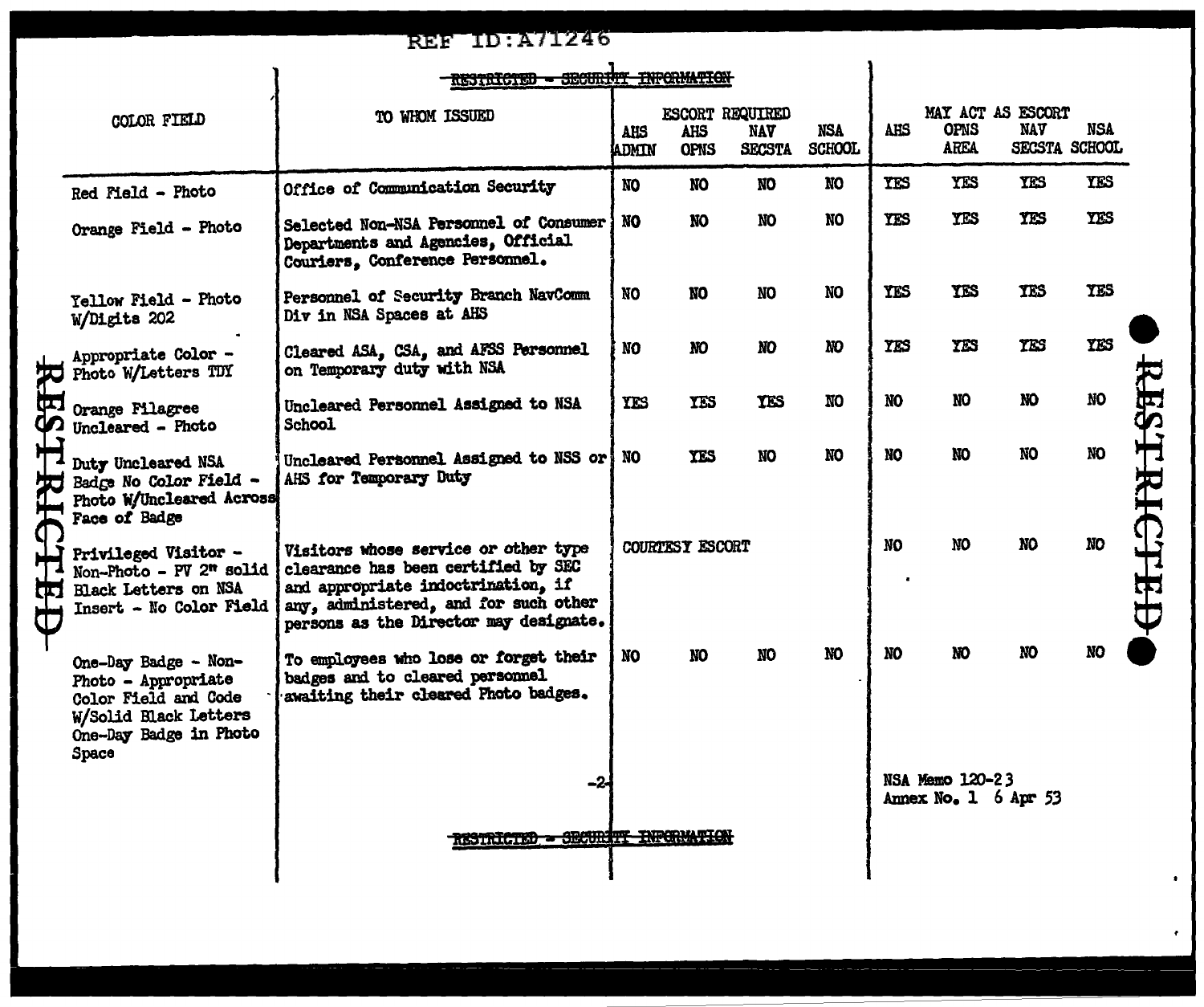|                                   | <b>REF</b><br>ID:A71246                                                                       |                                                                                                                                                                                                                                                                                                                                                      |                            |                           |                                         |                             |            |                                         |                                                  |                      |  |
|-----------------------------------|-----------------------------------------------------------------------------------------------|------------------------------------------------------------------------------------------------------------------------------------------------------------------------------------------------------------------------------------------------------------------------------------------------------------------------------------------------------|----------------------------|---------------------------|-----------------------------------------|-----------------------------|------------|-----------------------------------------|--------------------------------------------------|----------------------|--|
| RESTRICTED - SECURITI INFORMATION |                                                                                               |                                                                                                                                                                                                                                                                                                                                                      |                            |                           |                                         |                             |            |                                         |                                                  |                      |  |
|                                   | COLOR FIELD,                                                                                  | TO WHOM ISSUED                                                                                                                                                                                                                                                                                                                                       | <b>AHS</b><br><b>ADMIN</b> | <b>AHS</b><br><b>OPNS</b> | ESCORT REQUIRED<br>MAV<br><b>SECSTA</b> | <b>NSA</b><br><b>SCHOOL</b> | AHS        | OPNS<br><b>AREA</b>                     | MAY ACT AS ESCORT<br><b>NAV</b><br><b>SECSTA</b> | NSA<br><b>SCHOOL</b> |  |
| <b>RESTRH</b><br>CHEF             | Uncleared Non-Photo<br>Orange Filagree Design<br>W/Solid Black Letters<br>in lower portion    | Issued to uncleared personnel of NSA<br>School Awaiting NSA School Photo<br>Badge.                                                                                                                                                                                                                                                                   | <b>TES</b>                 | <b>TES</b>                | <b>TES</b>                              | <b>NO</b>                   | NO.        | NO                                      | NO.                                              | <b>NO</b>            |  |
|                                   | Visitor Badge - Non-<br>Photo NSA Badge Insert<br>W/Words "Visitor" and<br>"Must Have Escort" | Issued to Authorized uncleared<br>visitors, to visitors whose clearance<br>. catus is less than cryptographic, and<br>to authorized visitors whose clear-<br>ance status has not been determined.<br>Authorized truck drivers, venders,<br>off-station repairmen and uncleared<br>personnel who lose or forget their<br>badges (Photo or Non-Photo). | <b>TES</b>                 | <b>TES</b>                | YES                                     | <b>YES</b>                  | <b>NO</b>  | <b>NO</b>                               | NO.                                              | <b>NO</b>            |  |
|                                   | Interim cleared -<br>Appropriate color field<br>W/white diagonal bar<br>ASA IDENTIFICATION    | All personnel with interim clearance.                                                                                                                                                                                                                                                                                                                | NO                         | NO                        | NO                                      | NO.                         | <b>YES</b> | <b>TES</b>                              | <b>YES</b>                                       | <b>YES</b>           |  |
|                                   | <b>BADGE</b>                                                                                  |                                                                                                                                                                                                                                                                                                                                                      |                            |                           |                                         |                             |            |                                         |                                                  |                      |  |
|                                   | Gold - Photo or non-<br>photo                                                                 | Cleared ASA personnel who require con-<br>stant access to NSA spaces without<br>escort on basis of operational need.                                                                                                                                                                                                                                 | NO.                        | NO                        | NO                                      | <b>NO</b>                   | <b>YES</b> | YES                                     | <b>TES</b>                                       | <b>YES</b>           |  |
|                                   | Salmon - Photo or non-<br>photo                                                               | Cleared personnel who require limited<br>access to NSA spaces without escort<br>on basis of operational need.                                                                                                                                                                                                                                        | NO.                        | NO.                       | <b>NO</b>                               | <b>NO</b>                   | <b>YES</b> | <b>YES</b>                              | <b>YES</b>                                       | YES                  |  |
|                                   |                                                                                               | -3                                                                                                                                                                                                                                                                                                                                                   |                            |                           |                                         |                             |            | NSA Memo 120-23<br>Annex No. 1 6 Apr 53 |                                                  |                      |  |
|                                   |                                                                                               | RESTRIOTED - OECURITI INFORMATION                                                                                                                                                                                                                                                                                                                    |                            |                           |                                         |                             |            |                                         |                                                  |                      |  |

 $\begin{array}{c} \bullet \\ \bullet \\ \bullet \\ \bullet \end{array}$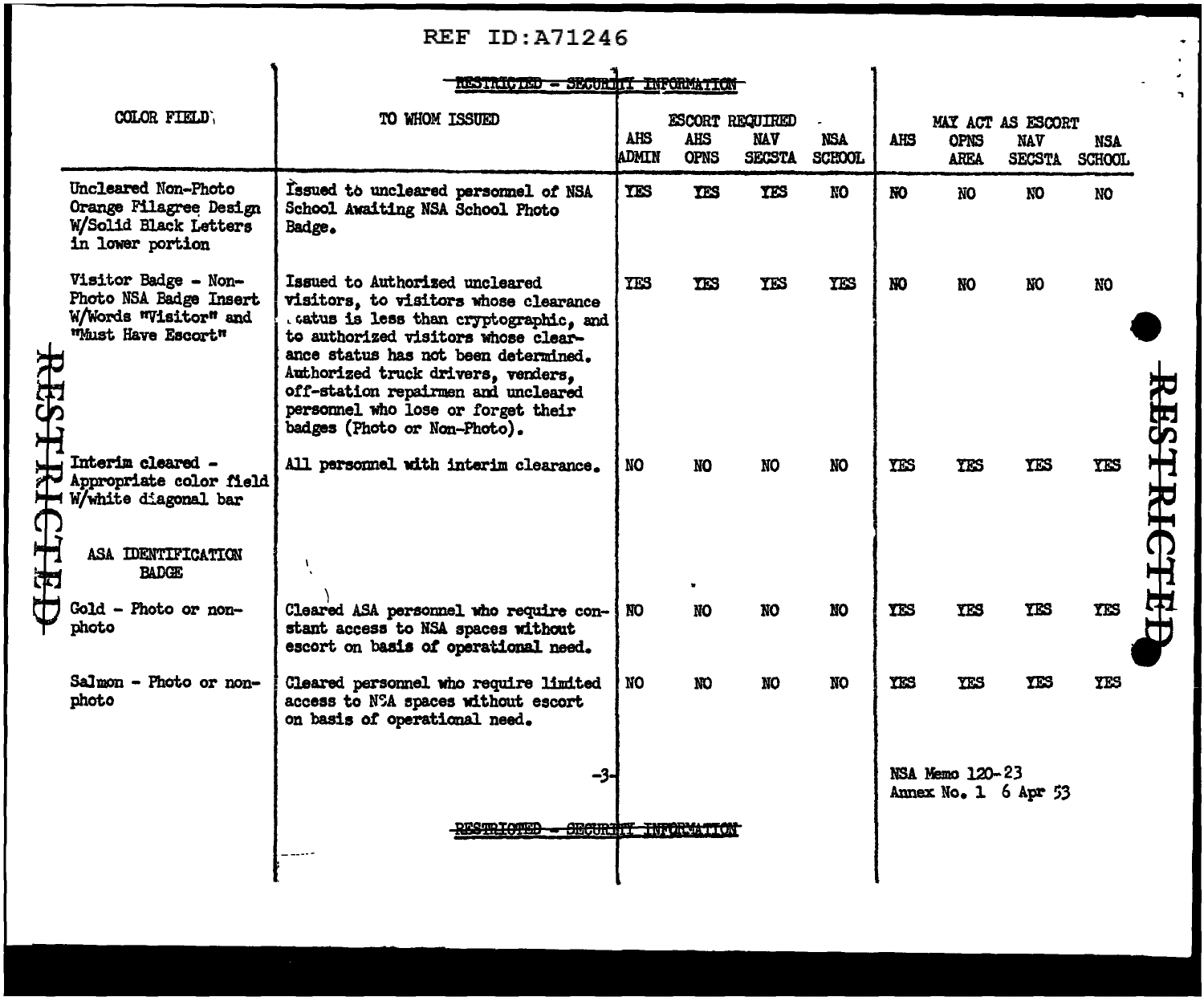| <b>REF ID: A71246</b>                                                               |                                                                                                                                                                                                                                                                                                   |                     |                                        |                             |                                                      |                                            |                            |            |                                         |                                          |
|-------------------------------------------------------------------------------------|---------------------------------------------------------------------------------------------------------------------------------------------------------------------------------------------------------------------------------------------------------------------------------------------------|---------------------|----------------------------------------|-----------------------------|------------------------------------------------------|--------------------------------------------|----------------------------|------------|-----------------------------------------|------------------------------------------|
|                                                                                     |                                                                                                                                                                                                                                                                                                   |                     |                                        |                             |                                                      |                                            |                            |            |                                         |                                          |
| COLOR FIELD                                                                         | TO WHOM ISSUED                                                                                                                                                                                                                                                                                    | AHS<br><b>ADMIN</b> | AHS<br><b>OPNS</b>                     | <b>NAV</b><br><b>SECSTA</b> | XSA<br>SCHOOL.                                       | ARS.                                       | <b>CPIS</b><br><b>ARKA</b> | <b>MAY</b> | <b>TSA</b>                              |                                          |
| Russett Badge - Photo<br>or non-photo                                               | Specifically designated cleared<br>custodial, maintenance and post per-<br>somel who have no need for access.<br>but who require a clearance because<br>of their unavoidable proximity to<br>classified matter. Access granted<br>only on basis of "need to enter" to<br>perform assigned duties. | NO.<br>봕.           | *                                      | <b>YES</b>                  | <b>YKS</b>                                           | <b>TES</b>                                 | m                          | Đ          | m                                       |                                          |
| Cherry - Photo or non-<br>photo                                                     | Uncleared personnel who do not<br>normally require access to opera-<br>tional areas, in performance of<br>assigned duties.                                                                                                                                                                        | <b>NO</b>           | YES                                    | <b>YES</b>                  | Ю                                                    | TIS                                        |                            |            |                                         |                                          |
| <b>NAVSECSTA</b><br><b>IDENTIFICATION</b><br><b>BADGE</b>                           |                                                                                                                                                                                                                                                                                                   |                     |                                        |                             |                                                      |                                            |                            |            |                                         |                                          |
| Blue insert W/Black<br>letters on lower part<br>of badge - Photo                    | Personnel who are allowed access to<br>NSA spaces on basis of operational<br>need.                                                                                                                                                                                                                | <b>NO</b>           | <b>NO</b>                              | NO.                         | <b>NO</b>                                            | <b>TES</b>                                 | <b>TES</b>                 | <b>YKS</b> | <b>TES</b>                              |                                          |
| Blue insert W/Black<br>Numberals OP-202 on<br>lower part of badge -<br>Photo        | Personnel who are allowed access to<br>NSA spaces on basis of operational<br>need.                                                                                                                                                                                                                | NO                  | NO.                                    | NO.                         | <b>NO</b>                                            | TIS                                        | <b>TES</b>                 | <b>TES</b> | TES <sub></sub>                         |                                          |
| Black insert W/Abbrevia-<br>tion TEMP in black<br>letters on lower part<br>of badge | Naval Communications Division, and<br>NavSecSta.                                                                                                                                                                                                                                                  | NO                  | <b>YES</b>                             | NO                          | <b>NO</b>                                            | HO.                                        | m                          | <b>KO</b>  | NO.                                     |                                          |
| -41<br>RESTRICTED - SECURITY INFORMATION                                            |                                                                                                                                                                                                                                                                                                   |                     |                                        |                             |                                                      |                                            |                            |            |                                         |                                          |
|                                                                                     |                                                                                                                                                                                                                                                                                                   |                     | Uncleared Personnel of Security Branch |                             | RESTRICTED - SECURITI INFORMATION<br>ESCORT REQUIRED | ESCORT REQUIRED IN<br>EXCLUSION AREAS ONLY |                            |            | NSA Memo 120-23<br>Annex No. 1 6 Apr 53 | <b>HAY ACT AS ESCORT</b><br>SUSTA SCHOOL |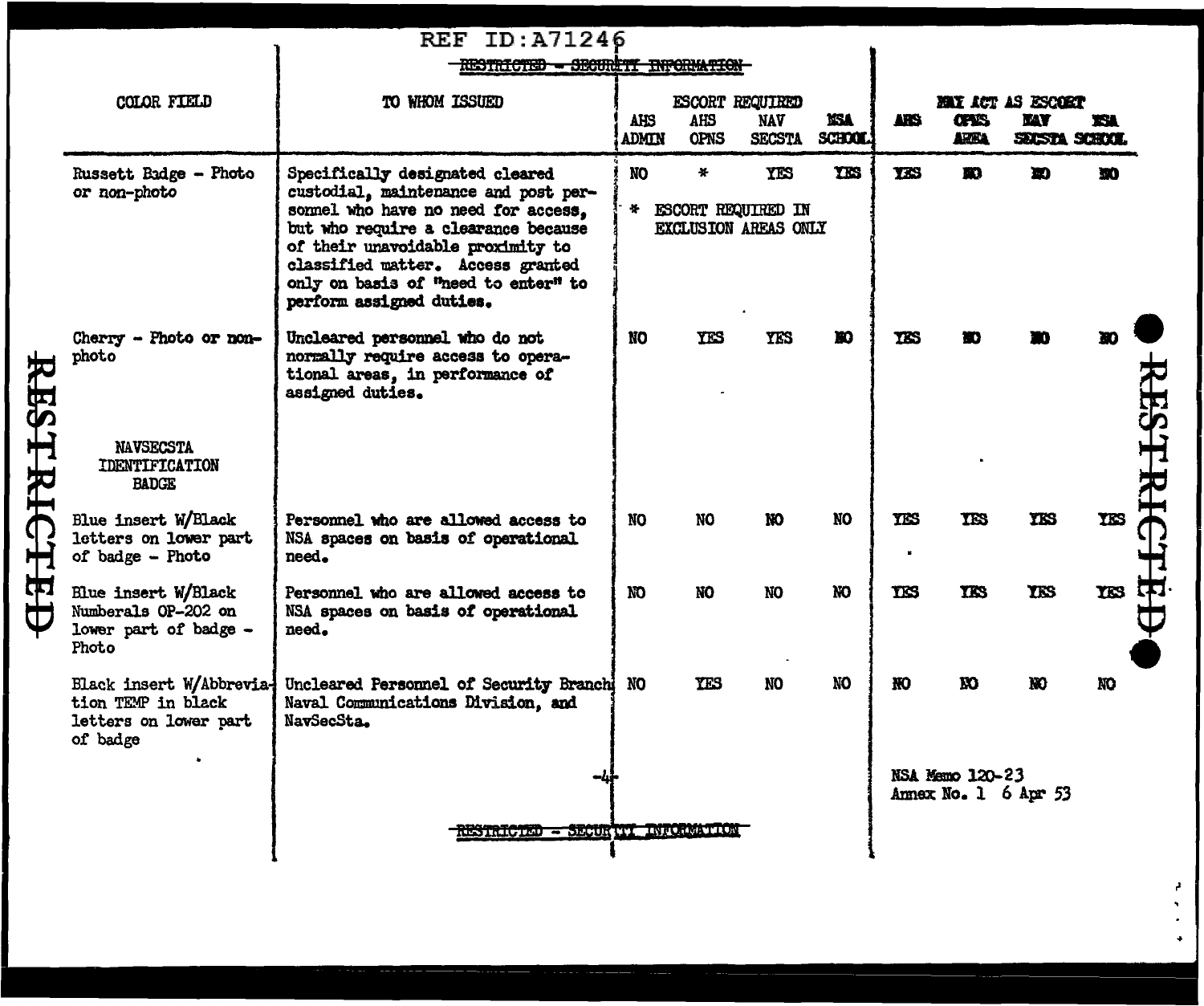REF ID:A71246

me Friedman

HONE ADDRESES AND TELEPHONE NUMIERS OF CHIEFS OF STAFF DIVISIONS AND OFFICES AS OF 15 APRIL 1953

| POSITION                                   | INCUMBENT                                                              | <b>ADDRESS</b>                                                                        | TEL NR               |
|--------------------------------------------|------------------------------------------------------------------------|---------------------------------------------------------------------------------------|----------------------|
| Director, NSA                              | Lt. Gen. R. J. Canine,<br><b>USA</b>                                   | Guarters No. 14<br>Ft. Lesley J.<br>McNair<br>Washington, D.C.                        | EX 3-7700<br>Ext. 14 |
| Vice Director                              | RADM J. N. Wenger, USN                                                 | 4918 Tilden St., NW<br>Washington, D.C.                                               | EM $2 - 2134$        |
| Deputy Director                            | Col. T. M. Hetherington,<br><b>USAF</b>                                | $3708$ Calvend Lane OL 9-9348<br>Kensington, Md.                                      |                      |
| Chief of Staff                             | Col. A. R. Marcy, USA                                                  | 6904 Strathmore St.OL $\mu$ -0681<br>Chevy Chase, Md.                                 |                      |
| Staff Administra-<br>tion                  | Deputy Chief of Capt. P. P. Leigh, USN                                 | 3511 South Wake-<br>field<br>Arlington, Va.                                           | TE 6-0988            |
| Ass't Director,<br>Production              | Capt. J. S. Harper, USN                                                | 4200 $38th$ St., NW<br>Washington, D.C.                                               | EM 3-1731            |
| R & D                                      | Ass't Director, Dr. S. Kullback (Acting)                               | 1259 Van Buren St., RA 3-0701<br>NW<br>Washington, D.C.                               |                      |
| Comptroller                                | Col. C. A. Clark, Jr.,<br>USAF                                         | 217 Forest Drive<br>Falls Church, Va.                                                 | $JE$ 2-3463          |
| Special<br>Assistant                       | Mr. W. F. Friedman                                                     | 310 SECOND STREET S.E.<br>Drive wasH. 3, D.C. $\frac{3A-8-6996}{2}$<br>Arlington, Vi. |                      |
|                                            | Adjutant General Col. G. E. Campbell, USA                              | 6000 Ryland Drive OL 2-7261<br>Bethesda. Md.                                          |                      |
| Chief, Plans &<br>Policy Division (Acting) | Col. J. O. Gregory, WEAF                                               | 9211 Flower Avenue JU 9-0201<br>Silver Spring, Md.                                    |                      |
| tion Division                              | Chief, Communica- Lt. Col W. B. Campbell,<br><b>USA</b>                | 107 Greenwood<br>Drive<br>Falls Church, Va.                                           | JE 3-9115            |
| Chief, Training<br>Division                | Lt. Col. S. L. Patterson,<br>USAF                                      | 10104 Gates Avenue JU 9-5176<br>Silver Spring, Md.                                    |                      |
| Chief, Personnel<br>Division               | Capt. J. H. Fortune, $Jr_{\bullet}$ ,<br>$\overline{USN}$ , $(Acting)$ | 3333 P St., NW<br>Washington, D.C.                                                    | AD 2-1559            |